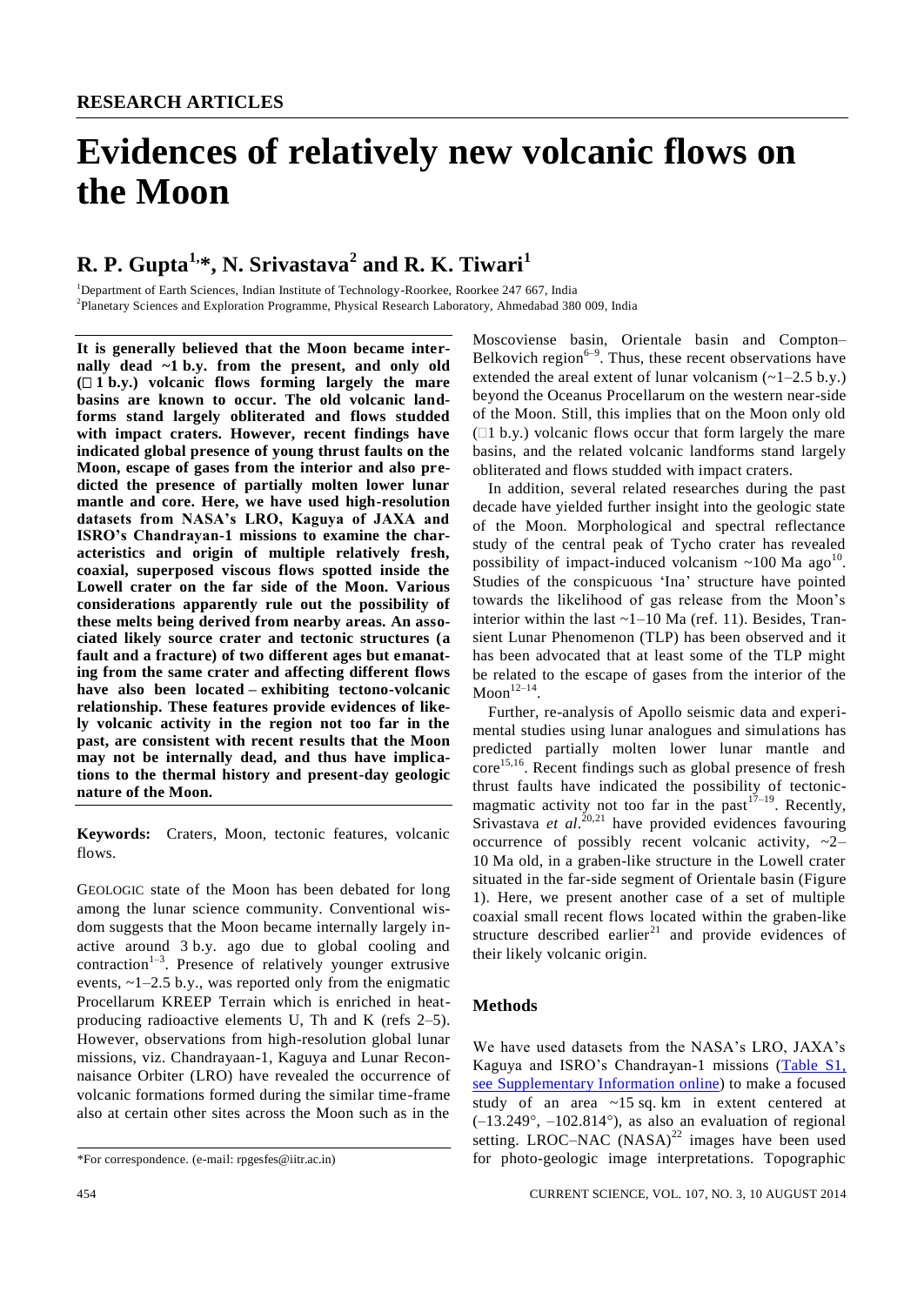

**Figure 1.** Synoptic view showing the regional setting. *a*, The Lowell crater from Kaguya-TC image mosaic; several tectonic fractures and lineaments are seen; a crater  $S \sim 9$  km dia) appears on the rim. **b**, A larger view of the crater *S* and adjacent areas. Note the channelized flows from crater *S* are confined to a graben-like structure. *c*, Perspective view of the valley-shaped interpreted graben, the site of the channelized flows. Location of the small flows specifically studied here is indicated by dark rectangle in all the three images. Figures *b* and *c* modified from Srivastava *et al*. 21 .



**Figure 2.** LROC–NAC subscene of the study area showing the presence of three flows (I, II and III) lying over one another such that flow-I is the oldest followed by flow-II and flow-III, successively (LROC– NAC image M184196652L); all the flows have flow towards north; absence of any identifiable primary impact crater (>5 m in diameter) on any flow suggests that these flows are relatively new; note the presence of crater *Z*, standing out centrally piercing through all the three flows on their up-gradient side. Regional topographic profiles (see Figure 3) indicate the presence of topographic ridge alignment causing slope reversal in the south.

CURRENT SCIENCE, VOL. 107, NO. 3, 10 AUGUST 2014 455

profiles have been plotted using Digital Terrain Model (DTM) from Kaguya-Terrain Camera<sup>23</sup>. Due to nonavailability of high-resolution DTM of the area, a relative DTM of a small area of interest has been generated using LROC–NAC images acquired during different orbits and the LPS software (see Appendix I [in Supplementary](http://www.currentscience.ac.in/Volumes/107/03/0454-suppl.pdf)  [Information online\)](http://www.currentscience.ac.in/Volumes/107/03/0454-suppl.pdf). Hyperspectral data from NASA's Moon Mineral Mapper  $(M^3)^{24,25}$  onboard Chandrayaan-1 (ISRO) has been used to assess the surface composition.

#### **Observations**

In the area under investigation, three small flows (I–III; Figure 2), lying one over another, are distinctly observed. From their overlapping pattern, it is obvious that flow-I is the oldest in age, followed by flow-II and flow-III. These flows have a typical fan–lobate–lingulate shape, ropy surface, and appear to slope and spread out northward, the melt flow direction as indicated by surface textural features being northward. For a topographic assessment, profiles from Kaguya TC DTM data were generated and these profiles confirm that the local gradients in the flow area are from the south to north (Figure 3). Further, there is a topographic ridge (Figures 3 and 4) about 150–200 m high in the area south of the study area.

The areal extent of the three flows is estimated to be 2.3, 0.5 and 0.1  $km^2$  respectively. With the thickness of the three flows being  $\sim 50$ ,  $\sim 40$  and  $\sim 35$  m, respectively (Figure S1, see [Supplementary Information](http://www.currentscience.ac.in/Volumes/107/03/0454-suppl.pdf) online), it is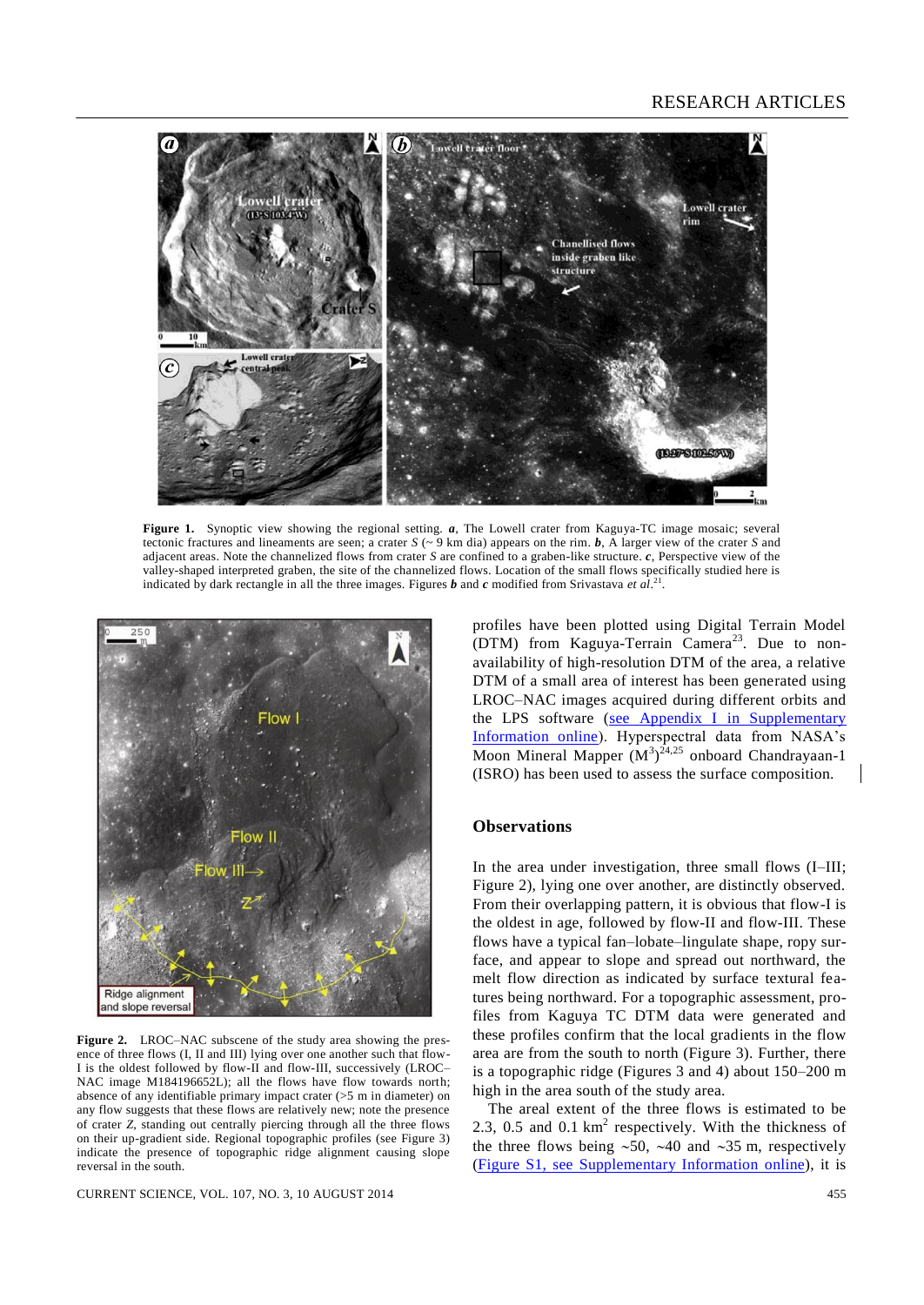

**Figure 3.** Topographic profiles generated from Kaguya TC data showing the presence of ridge alignment and slope reversal in the area south of the flows. The location of profile lines *P*1–*P*1, *P*2–*P*2 and *P*3–*P*3 is shown in the accompanying LROC–NAC image. Note the presence of topographic depression (approx. 150–200 m deep) towards south of the ridge.



**Figure 4.** A perspective view generated from LROC–NAC image data draped over Kaguya TC DTM; note that to the south of the three small flows under study, there occurs a ridge followed by a topographic depression; location of crater *Z* is also marked.

estimated that they have volumes of approx. 0.115, 0.02 and  $0.0035 \text{ km}^3$  respectively; cumulatively the viscous flow volume being  $\sim 0.1385$  km<sup>3</sup>.

A detailed examination of the LROC–NAC image (Figure 5) has revealed the presence of a small (65–

70 m), but unique crater (*Z*; lat. –13.249, long. –102.814) situated within the flows on their up-gradient (south) side. Most of the flow lines appear to radiate from the crater *Z* (Figure 5 *b*). Further, there is a fault trace (*F*1 in Figure 5) on the youngest flow-III, which can be traced to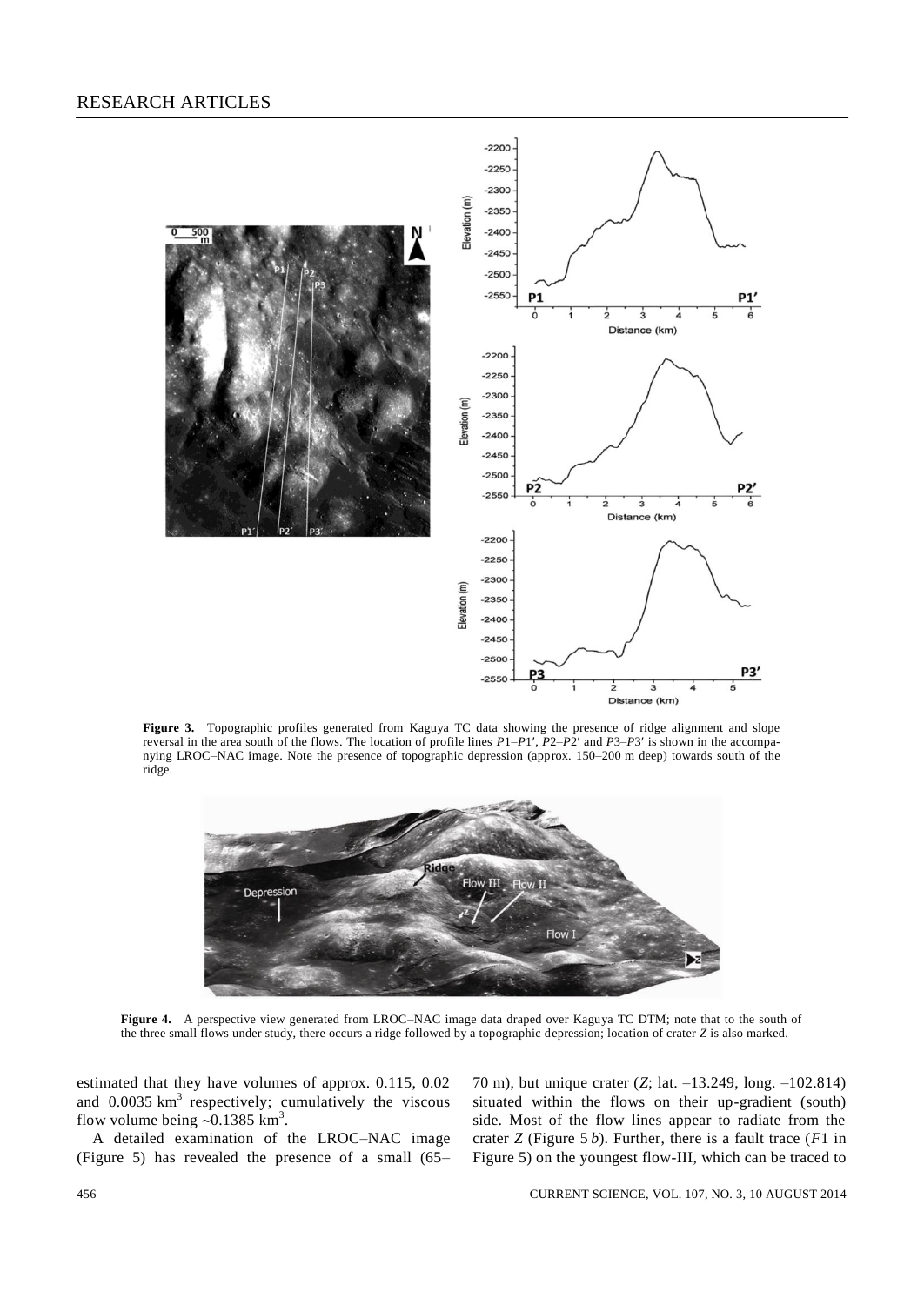

**Figure 5.** *a*, Enlarged view of the area around crater *Z*. Note the presence of a fault (*F*1) in flow-III and fracture (*F*2) in flow-II, both oriented such that they can be traced to crater *Z*. Traces of *F*1 and *F*2 are indicated by short arrows on either side; LROC–NAC image M184196652L. *b*, Interpretation map of the image in Figure 5 *a*.

inside the rim of the crater *Z*, as if it is a radial fault emanating from the crater. (Note: The fault displacement is even more clearly observed in the enlarged image; Figure 6 *a*.) Besides, one more prominent fracture-lineation (*F*2 in Figure 5) is also visible on the surface of the middle flow-II. It is partially concealed under the upper flow-III, and is also oriented such that it can be traced to the same crater *Z*. Thus, faults/fractures *F*1 and *F*2 of definitely two different ages are present and appear emanating from the same crater.

#### **Discussion – origin of the flows**

There could be only the following possibilities for the origin of the set of three viscous flows under consideration: (1) The flows are of impact origin from crater *Z*; (2) They are impact melts transported from a distant location; (3) They are endogenically produced, *Z* being the possible source crater.

The crater *Z* is a localized feature, is about 65–70 m wide, and stands out centrally piercing through all the three flows on their up-gradient (south) side (Figures 3– 5). If this were an impact crater, with a diameter of about 70 m, depth of 14 m (assuming depth/diameter ratio of 0.2) and assuming semi-ellipsoid crater concavity, the amount of material removed would be approx.  $0.00007 \text{ km}^3$ , which is hardly a fraction of the melt volume of even the smallest and youngest flow (flow-III, volume =  $0.0035 \text{ km}^3$ ) estimated above. Further, craters as small as these on the Moon are not known to be associated with impact melt sheets; the minimum sized impact crater known to exhibit melt deposits on the Moon is

 $\sim$ 170 m in diameter<sup>26</sup>. Therefore, the possibility that these could be impact melts from crater *Z* is ruled out.

In the initial stages of lunar research, it was considered by some workers<sup>27,28</sup> that fresh viscous flows on the Moon could be of volcanic origin. However, subsequent workers<sup>29-32</sup> used various criteria (viz. vicinity of impact craters, viscous flow channel extension from impact craters, emplacement of melts in the impact direction, lack of source vent, etc.) to ascribe impact origin to fresh lunar viscous flows. It has been shown that lunar impact melts can be transported to long distances away from the impact site leaving only veneers and blocks in the path $31$ .

We have gone through the literature carefully particularly with a view to make a comparative study of such flows and features with those present in our study area. The most comparable case could be the flows of Giordano Bruno area, where multiple flows in a more or less coaxial-channel pattern occur and are interpreted to be the result of multiple and extended periods of melt remobilization $30,31$ . However, a major difference is that the triplet of Giordano Bruno flows can be continuously and clearly traced up-gradient to a large source crater; in contrast, there is no continuity of the flows under consideration to any up-gradient likely impact source crater. It may be mentioned that a large impact crater is located in the SE ~9 km away from the study area (Figure 1). However, this is unlikely the possible source for the entire triplet of flows, since, except for flow-I, the eastern part of which could possibly contain a mixture of melt from the large impact crater mentioned above, the other two flows clearly lack any continuity towards south/southeast and appear to be just isolated.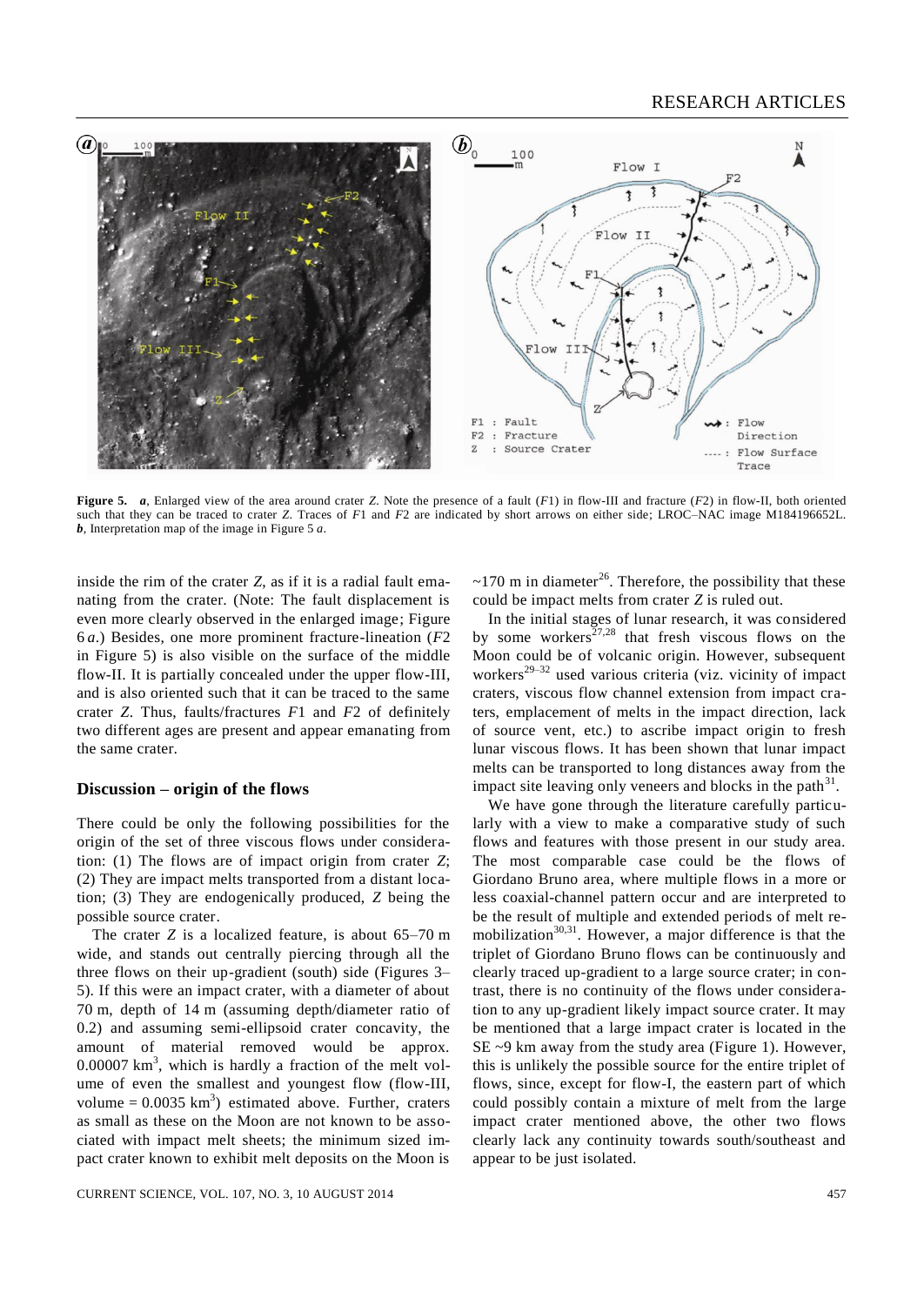### RESEARCH ARTICLES

Further, the regional topographic profiles generated from topographic data indicate the presence of a ridge (Figures 3 and 4)  $\sim$ 150–200 m high causing slope reversal (water divide in watershed terminology) in the area south of the study area; therefore, any viscous flow approaching from the south/southeast ought to have first filled up the local depression  $(-150-200 \text{ m}$  deep) located to the south of the ridge. This point is particularly important as it is observed at several places on lunar images that even sub-metre-scale local topographic variations affect the viscous flow channel such that the flow is confined to the lowest elevation<sup>29–31</sup>. Therefore, in view of the presence of ridge and topographic depression further south, the possibility that these melt flows could have drained-in/flowed-in from an external source located further south/southeast is not tenable. It would be impossible to conceive that a viscous flow sheet as small as flow-III (35 m thick and  $0.1 \text{ km}^2$  in area) presumably generated from an impact crater somewhere in the south could move northwards several kilometres, cross a ridge of 150–200 m height, and then sit on the top of the northern slope of the ridge, just where the crater *Z* occurs!



**Figure 6.** *a*, Enlarged image of the area around crater Z. *b*, Topographic profiles in and around the area crater *Z* generated from the relative DTM. Location of the two profile lines is shown in the image above. The sections show the presence of the outer crater rim and internal topographic depression inside the crater. (Note: *X*-axis gives distances in meters as in the image; due to lack of calibration in the relative DTM, *Y*-axis can be used only for relative local relief depiction).

If it is considered that the three impact melt ejecta sheets coming from distant source(s) could have taken aerial routes, then it is just unlikely that melt-sheet projectiles though different in volume and mass from different ejections, have repeatedly fallen at the same point (crater *Z*). Further, any transported melt model would not be able to explain the presence of associated tectonic structures (a fault and a fracture of two different ages).

Thus, the third scenario, i.e. the endogenic origin as the source of the present flows appears viable. The facts that the viscous melts exhibit flow direction from south to north and that there is a topographic ridge at the south followed by a steep  $(-150-200 \text{ m})$  depression to the south of the ridge – imply that the source crater ought to be located to the north of the topographic ridge. Therefore, it may not be a mere coincidence that the crater *Z* is associated with the flows and stands out centrally piercing through all the three flows on their up-gradient (south) side, but has a genetic significance for the flows.

In order to understand the local finer topographic variations in and around the crater area, several topographic profiles were drawn using the relative DTM. These sections show the presence of the outer crater rim and internal depression inside the crater (Figure 6).

Undoubtedly, the lunar surface is studded with innumerable impact craters. However, crater *Z* appears to be different in various characteristics from impact craters of comparable size found on the lunar surface. We consider crater *Z* to be of volcanic origin in view of the following:

- (a) In case of impact craters, the rim is continuous, near-circular, relatively thin (approx. 2–3 m) and sharp, and slightly raised above the ground (Figure 7 *a*1–*a*5). In the case of crater *Z*, the rim is irregular, non-circular, jagged, and relatively thick (approx.  $10-15$  m) (Figure 7*b*); all these characters could be related to the multiple eruptions and outpouring of lava and its partial accumulation on the upper edges of the crater rim.
- (b) Impact craters of the comparable size do not possess fractures and broken rim (e.g. Figures 7 *a*1–*a*5). On the other hand, the rim of crater *Z* is fractured and discontinuous (Figure 7 *b*).
- (c) Further, as mentioned earlier, there is a fault associated with the crater (Figure 5). If both crater *Z* and fault *F*1 were generated due to impact, then the fault trace ought to have been buried under the ensuing melt. Obviously, the fault *F*1 developed during the late-to-post stage of volcanic eruption.

The fault *F*1 and fracture-lineament *F*2 observed in the study area are tectonic in nature and different in morphology and pattern from the transverse cooling cracks that are typically irregular, zig-zag and recurring [\(Figure](http://www.currentscience.ac.in/Volumes/107/03/0454-suppl.pdf) S2, see [Supplementary Information](http://www.currentscience.ac.in/Volumes/107/03/0454-suppl.pdf) online).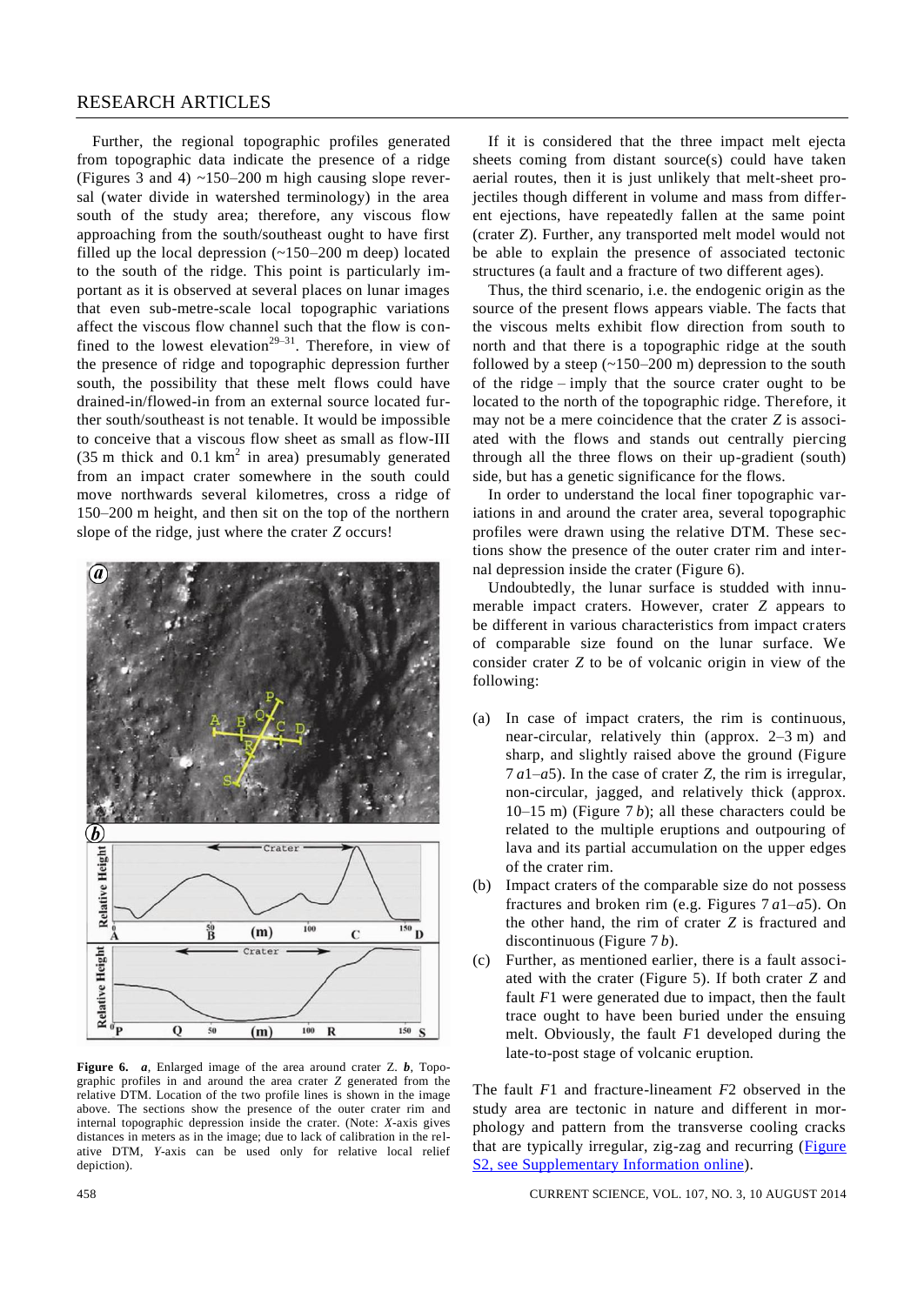#### RESEARCH ARTICLES



**Figure 7.** Comparison of morphology of craters. Craters of impact origin (Figure 7 *a*1–*a*5) possess continuous, unbroken, relatively thin, near-circular and sharp rim. In the case of volcanic crater (Figure 7 *b*), the rim is fractured, irregular, non-circular and jagged due to apparently successive outpouring of the lava and its partial accumulation in upper reaches of the rim (location co-ordinates of crater are given in Table S2, see [Supplementary Information](http://www.currentscience.ac.in/Volumes/107/03/0454-suppl.pdf) online) (LROC–NAC image sub-scenes).



**Figure 8.** The average representative spectra (both normal and continuum removed) of the flows derived from global mode level-2 M3 data M3G20090213T115953. Note the distinct absorption features at ~0.97  $\mu$ m and ~2.2  $\mu$ m implying the presence of high-Ca pyroxenes, i.e. basaltic/ gabbroic flows.

It may also be recalled here that these flows are located within the graben-like structure containing fresh flows of possibly volcanic origin described earlier<sup>21</sup> (Figure 1).

It is important to mention about the composition of these flows. The melts show presence of high-Ca pyroxene as indicated by absorptions centered at  $\sim 0.97 \mu m$ and  $\sim$ 2.2  $\mu$ m in a representative spectrum of the flows (Figure 8); therefore, the flows are of basaltic/gabbroic composition. However, this character cannot be used to comment on the origin, since reflectance spectroscopy cannot unequivocally differentiate between fresh basalts and gabbroic melts.

Precise age of these flow-features could be a matter of conjecture and only radio-dating of samples can provide reliable age data. However, absence of any identifiable primary impact crater  $(55 \text{ m})$  in diameter) on any of the three flows suggests that undoubtedly these flows are much younger in comparison to the old impact-studded extensive mare flows.

#### **Concluding remarks**

This article describes the presence of three young viscous flows on the Moon. The morphological features and topographic constraints do not favour the possibility of an external source of melts, particularly for flow-II and flow-III. Associated with the flows is crater *Z* that is different in morphological characteristics than the ubiquitous impact craters, and stands out centrally piercing through all the three flows on their up-gradient (south) side. Besides, tectonic features, fault *F*1 and fracture *F*2 of two different ages, have affected the flows (II and III) and appear to emanate from the same crater (*Z*). Any 'transported melt model' is incompatible with the topographic features and would also not be able to explain the formation of tectonic features (viz. fault and fracture) that are associated with these flows. Based on all the above observations and arguments, it is logical to conclude that crater *Z* and the associated flows may